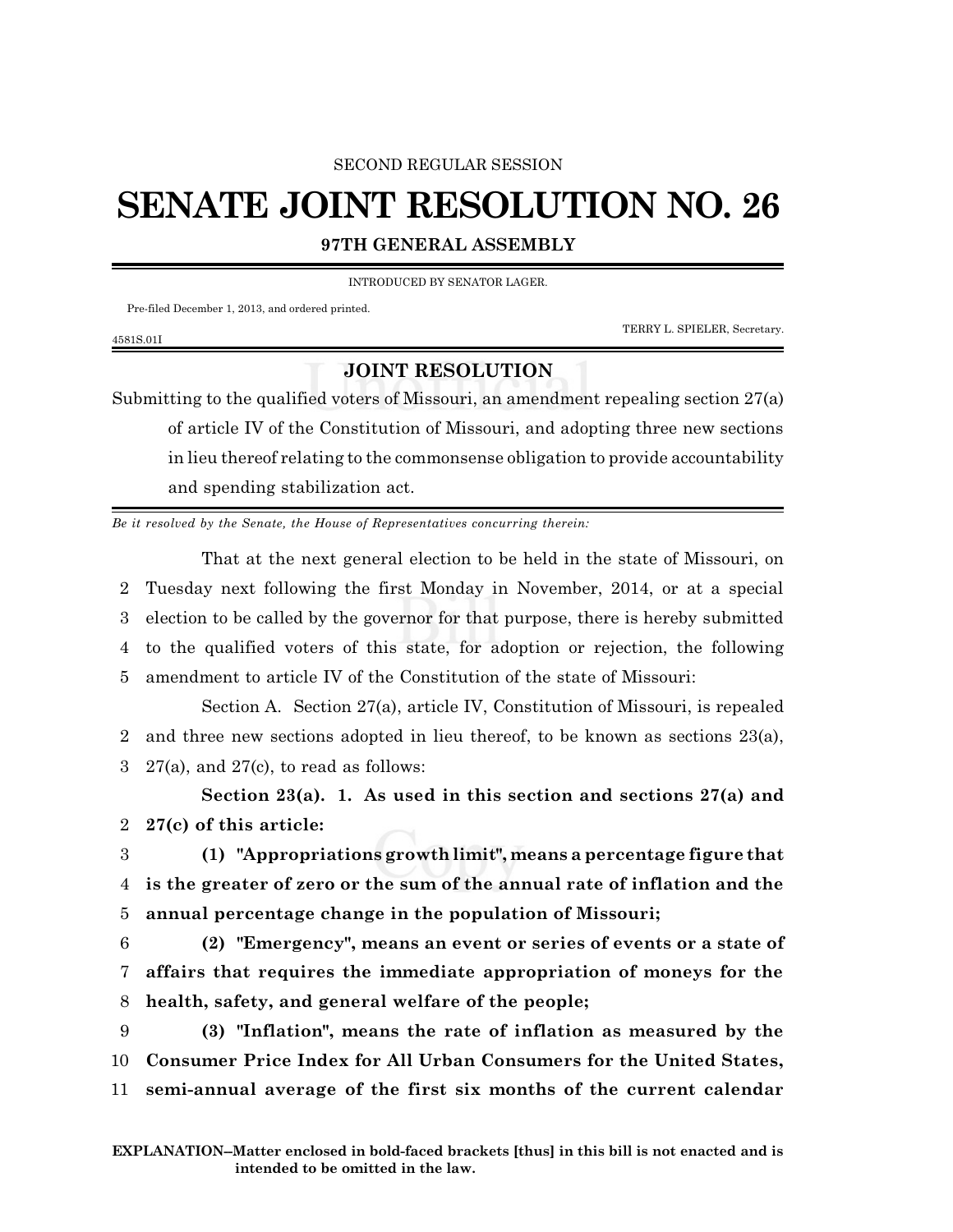**year;**

 **(4) "Net general revenue collections", means all revenue deposited into the general revenue fund less refunds and revenues originally deposited into the general revenue fund but designated by law for a specific distribution or transfer to another state fund as reported by the office of administration;**

 **(5) "Population of Missouri", means the number of persons residing in the state of Missouri as determined by the United States Census Bureau in the last decennial census including the most recent calendar year update; and**

 **(6) "Total state general revenue appropriations", means the total of appropriations from net general revenue collections for a fiscal year, including supplemental appropriations from any regular, special, or extraordinary session from the previous fiscal year from net general revenue collections, passed by the general assembly and approved by the governor as reported by the office of administration, except reappropriations, appropriations to pay principal and interest on general obligation bonded indebtedness, and appropriations from general revenue for final court judgments and costs in cases to the extent that the state was not the prevailing party.**

 **2. Total state general revenue appropriations for any fiscal year shall not exceed total state general revenue appropriations for the immediately preceding fiscal year by more than the appropriations growth limit determined by subsection 1 of this section, except that new or increased tax revenues or fees that meet the exceptions in subsection 1, section 18(e), article X of this constitution or receive voter approval shall be exempted from the calculation of the appropriations growth limit for the year in which they are passed.**

 **3. For any fiscal year in which net general revenue collections exceed total state general revenue appropriations allowed under subsection 2 of this section by more than one percent of total state general revenue appropriations allowed, the commissioner of administration shall, by August first following the end of the fiscal year, transfer the excess funds over one percent to the cash operating reserve fund established by section 27(a) of this article and to the budget reserve fund established by section 27(c) of this article, subject to the limits specified in such sections. Any such excess general**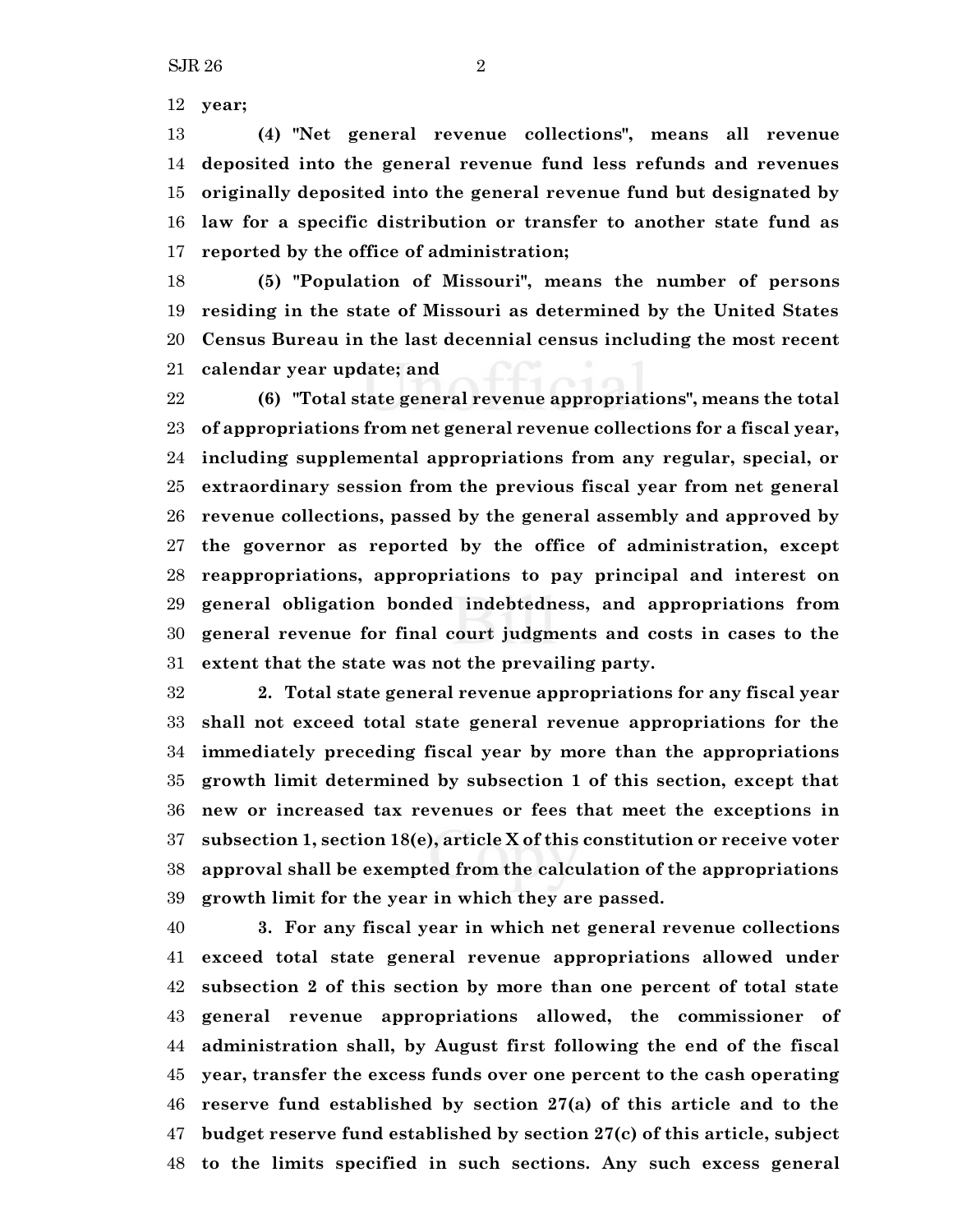**revenue funds remaining after such transfers shall be tracked by the commissioner of administration and applied to the permanent reduction of all state income tax rates as established in section 27(a).**

 **4. Total state general revenue appropriations for any fiscal year may exceed total state general revenue appropriations for the immediately preceding fiscal year by more than the appropriations growth limit only under the following conditions:**

 **(1) The governor declares an emergency, specifying the nature of the emergency and requesting appropriations to meet the emergency; and**

 **(2) The general assembly, by a vote of two-thirds of the members elected to serve in each house, enacts and the governor approves a separate bill or bills appropriating moneys to meet the emergency. Any such appropriation bill or bills shall not be included in total state general revenue appropriations for purposes of compliance with subsection 2 of this section for the next succeeding fiscal year.**

 **5. The total state general revenue appropriations limit shall not be reduced or increased if the amount of total state revenues, as defined in section 17, article X of this constitution, for the prior fiscal year is less than the amount of total state revenues for the next preceding fiscal year.**

 **6. The general assembly may enact laws implementing this section.**

Section 27(a). 1. **On July first following the adoption of this section,** there is hereby established within the state treasury a fund to be known as the "**[**Budget**] Cash Operating** Reserve Fund". **[**The balances in the cash operating reserve fund and the budget stabilization fund shall be transferred to the budget reserve fund.**] Sixty-seven percent of the balance in the budget reserve fund on July first following the adoption of this section shall be transferred to the cash operating reserve fund.**

 2. The commissioner of administration may, throughout any fiscal year, transfer amounts from the **[**budget**] cash operating** reserve fund to the general revenue fund or any other state fund without other legislative action if he **or she** determines that such amounts are necessary for the cash requirements of this state. Such transfers shall be deemed "cash operating transfers".

 3. The commissioner of administration shall transfer from the general revenue fund or other recipient fund to the **[**budget**] cash operating** reserve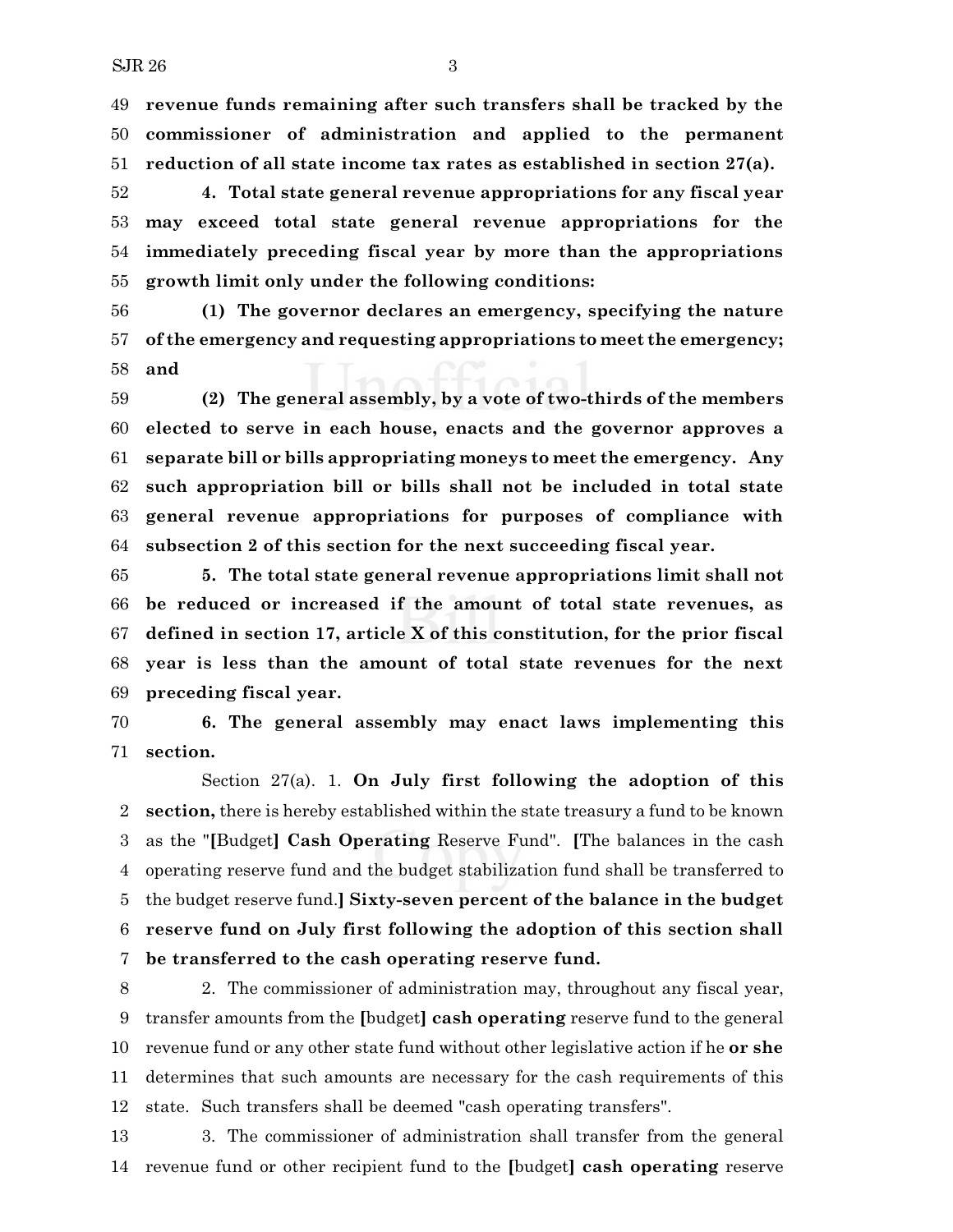fund an amount equal to the cash operating transfer received by such fund pursuant to subsection 2 of this section, together with the interest that would have been earned on such amount, prior to May sixteenth of the fiscal year in which the transfer was made. No cash operating transfers out of the **[**budget**] cash operating** reserve fund may be made after May fifteenth of any fiscal year. 4. Funds in the **[**budget**] cash operating** reserve fund shall be invested

 by the treasurer in the same manner as other state funds are invested. Interest earned on such investments shall be credited to the **[**budget**] cash operating** reserve fund. Subject to the provisions of subsection **[**7**] 5** of this section, the unexpended balance in the **[**budget**] cash operating** reserve fund at the close of any fiscal year shall remain in the fund.

 5. **[**In any fiscal year in which the governor reduces the expenditures of the state or any of its agencies below their appropriations in accordance with section 27 of this article, or in which there is a budget need due to a disaster, as proclaimed by the governor to be an emergency, the general assembly, upon a request by the governor for an emergency appropriation and by a two-thirds vote of the members elected to each house, may appropriate funds from the budget reserve fund to fulfill the expenditures authorized by any of the existing appropriations which were affected by the governor's decision to reduce expenditures pursuant to section 27 of this article or to meet budget needs due to the disaster. Such expenditures shall be deemed to be for "budget stabilization purposes". The maximum amount which may be appropriated at any one time for such budget stabilization purposes shall be one-half of the sum of the balance in the fund and any amounts appropriated or otherwise owed to the fund, less all amounts owed to the fund for budget stabilization purposes but not yet appropriated for repayment to the fund.

 6. One-third of the amount transferred or expended from the budget reserve fund for budget stabilization purposes during any fiscal year, together with interest that would otherwise have been earned on such amount, shall stand appropriated to the budget reserve fund during each of the next three fiscal years, and such amount, and any additional amounts which may be appropriated for that purpose, shall be transferred from the fund which received such transfer to the budget reserve fund by the fifteenth day of the fiscal year for each of the next three fiscal years or until the full amount, plus interest, has been returned to the budget reserve fund. The maximum amount which may be outstanding at any one time and subject to repayment to the budget reserve fund for budget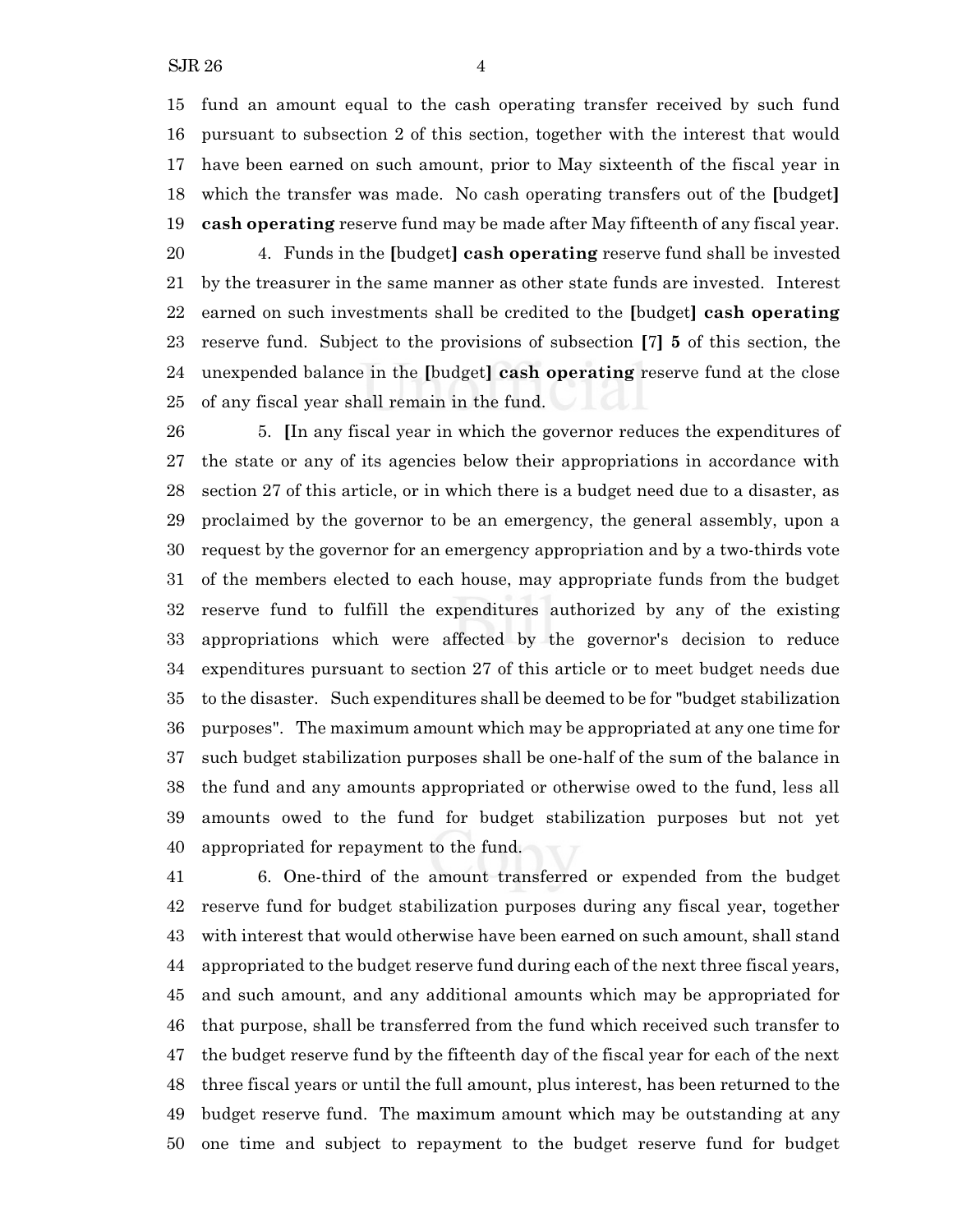stabilization purposes shall be one-half of the sum of the balance in the fund and all outstanding amounts appropriated or otherwise owed to the fund.

 7. If the balance in the budget reserve fund at the close of any fiscal year exceeds seven and one-half percent of the net general revenue collections for the previous fiscal year, the commissioner of administration shall transfer that excess amount to the general revenue fund unless such excess balance is as a result of direct appropriations made by the general assembly for the purpose of increasing the balance of the fund; provided, however, that if the balance in the fund at the close of any fiscal year exceeds ten percent of the net general revenue collections for the previous fiscal year, the commissioner of administration shall transfer the excess amount to the general revenue fund notwithstanding any specific appropriations made to the fund. For purposes of this section, "net general revenue collections" means all revenue deposited into the general revenue fund less refunds and revenues originally deposited into the general revenue fund but designated by law for a specific distribution or transfer to another state fund.

 8.**] If the balance in the cash operating reserve fund at the close of any fiscal year exceeds five percent of the net general revenue collections for the previous fiscal year, the commissioner of administration shall transfer the excess amounts to the general revenue fund notwithstanding any specific appropriations made to the cash operating reserve fund. Excess amounts transferred under this subsection and subsection 5 of section 27(c) of this article shall be tracked by the commissioner of administration and immediately applied to the permanent reduction of all state income tax rates rounded to the nearest one quarter of one percent. The commissioner of administration shall notify the director of revenue to reduce such rates accordingly and to adjust corresponding income tax returns to reflect the reduction. This subsection shall be self-enforcing, and the general assembly may enact laws implementing this subsection.**

 **6.** If the sum of the ending balance of the **[**budget**] cash operating** reserve fund in any fiscal year **[**and any amounts owed to the fund pursuant to subsection 6 of this section**], after any transfers made under subsection 3 of section 23(a) of this article,** is less than **[**seven and one-half**] five** percent of the net general revenue collections for the same year, the difference shall stand appropriated and shall be transferred from the general revenue fund to the budget reserve fund by the fifteenth day of the succeeding fiscal year.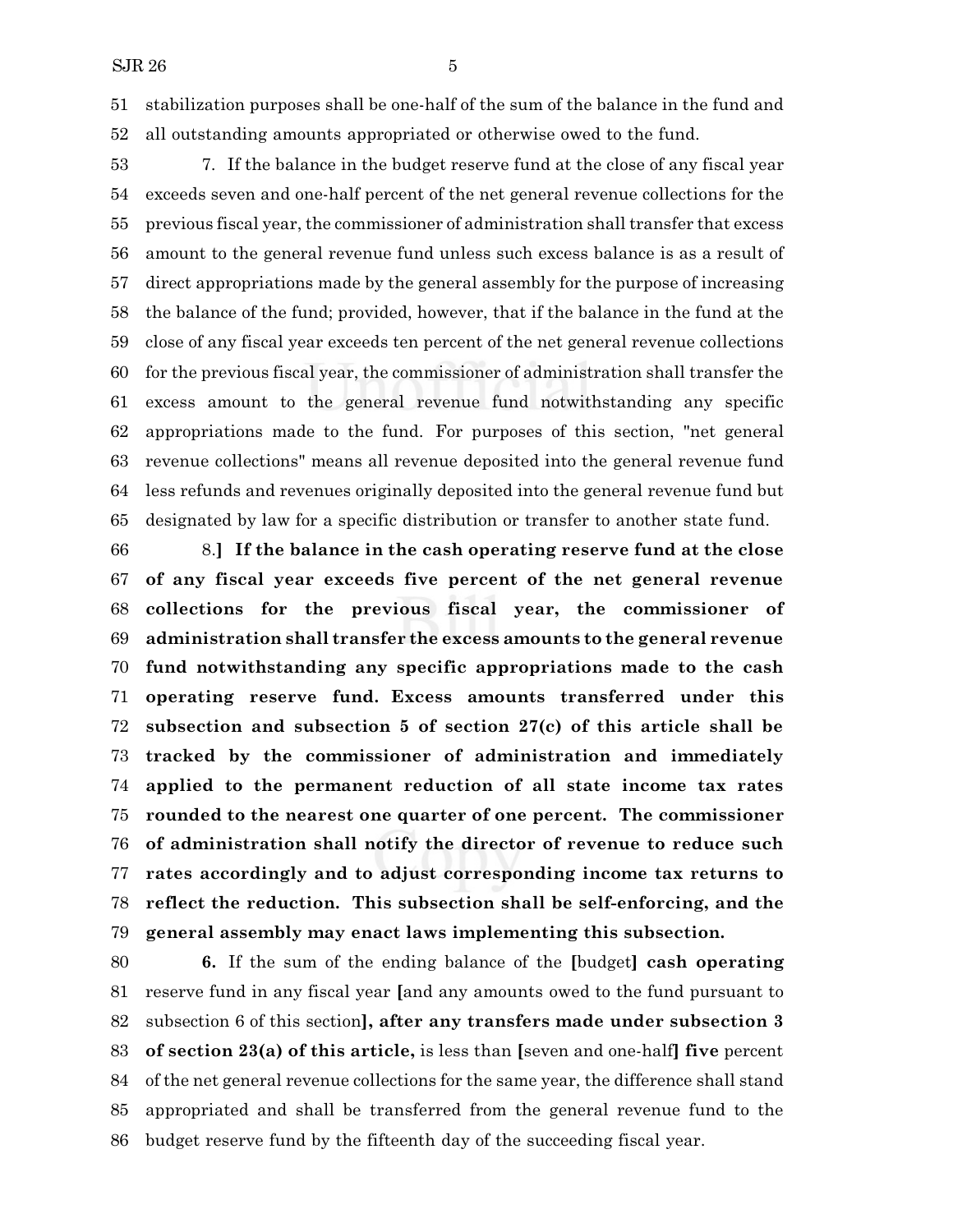**Section 27(c). 1. On July first following the adoption of this section, there is hereby established within the state treasury a fund to be known as the "Budget Reserve Fund". Thirty-three percent of the balance in the budget reserve fund, as formerly established by section 27(a) of this article, as it exists on July first following the adoption of this section, shall remain in the budget reserve fund as established by this section.**

 **2. In any fiscal year in which the governor reduces the expenditures of the state or any of its agencies below their appropriations in accordance with section 27 of this article, the general assembly, upon a proclamation by the governor that the reductions need to be restored and that no other funds are available for such restoration and upon his or her request for an emergency appropriation supported by a vote of two-thirds of the members elected to and serving in each house, may appropriate funds from the budget reserve fund to fulfill the expenditures authorized by any of the existing appropriations.**

 **3. In any fiscal year in which there are appropriation needs due to an emergency proclaimed by the governor, and affirming that no other funds are available to meet such needs, the general assembly, upon a request by the governor for an emergency appropriation and by a vote of two-thirds of the members elected to and serving in each house, may appropriate funds from the budget reserve fund to meet the appropriation needs due to the emergency.**

 **4. Funds in the budget reserve fund shall be invested by the state treasurer in the same manner as other state funds are invested. Interest earned on such investments shall be credited to the budget reserve fund. Subject to the provisions of subsection 5 of this section, the unexpended balance in the budget reserve fund at the close of any fiscal year shall remain in the fund.**

 **5. If the balance in the budget reserve fund at the close of any fiscal year exceeds seven percent of the net general revenue collections for the previous fiscal year, the commissioner of administration shall transfer the excess amount to the general revenue fund notwithstanding any specific appropriations made to the fund.**

 **6. If the sum of the ending balance of the budget reserve fund in any fiscal year, after any transfers made under subsection 3 of section**